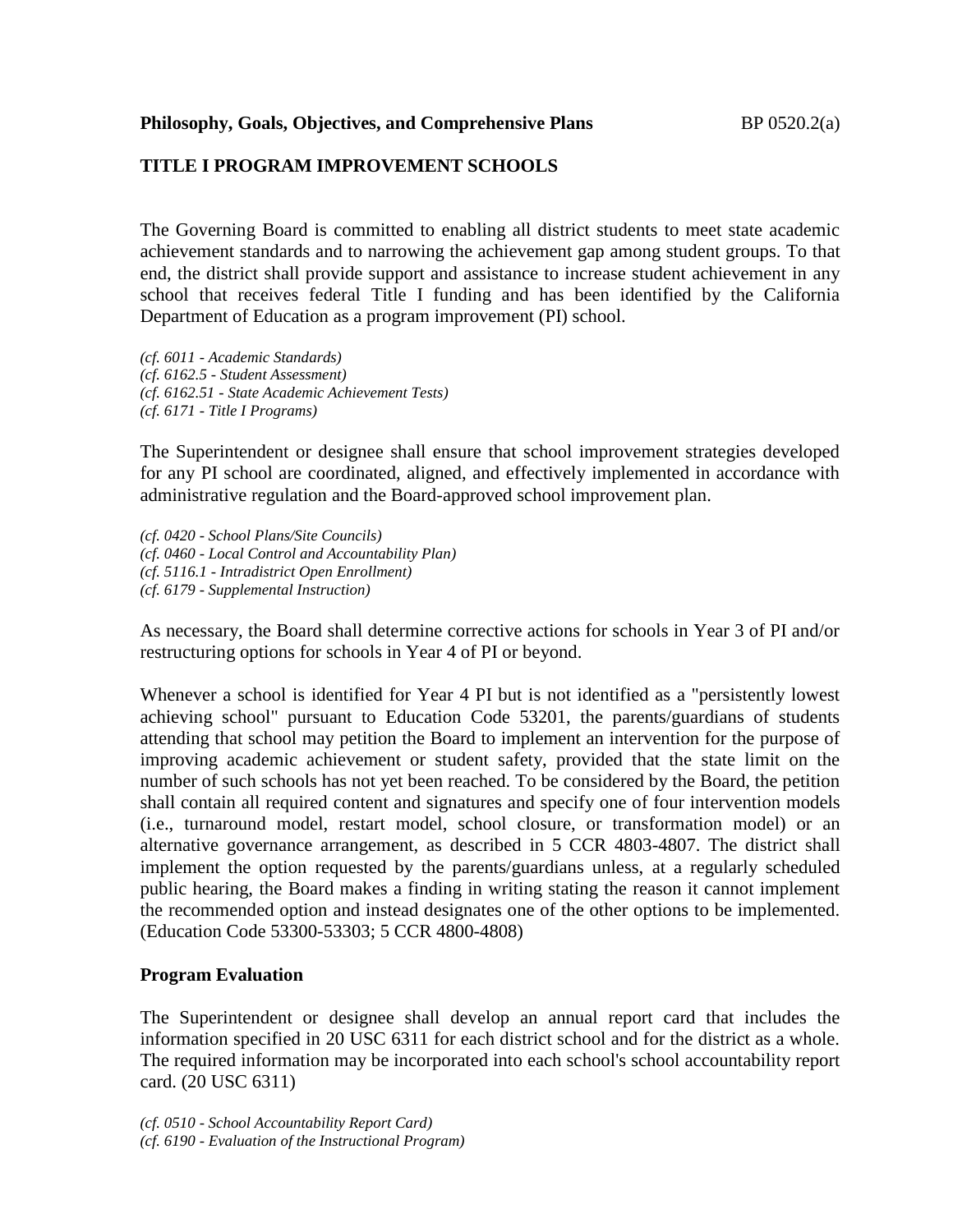#### **TITLE I PROGRAM IMPROVEMENT SCHOOLS** (continued)

The report card shall be concise, presented in an understandable and uniform format and, to the extent practicable, in a language that parents/guardians can understand. It shall be made accessible to the public on the district's web site. (20 USC 6311)

*(cf. 1113 - District and School Web Sites)*

As necessary based on the results of this evaluation, the Board may require the Superintendent or designee to review and revise any of the school's reform plans, including the school's Single Plan for Student Achievement, allocate additional resources toward the implementation of the plan, and/or require more frequent monitoring of the school's progress in order to raise student achievement.

*Legal Reference:*

*EDUCATION CODE 35256 School accountability report card 53200-53203 Persistently lowest achieving schools 53300-53303 Parent Empowerment Act 64000 Categorical programs included in consolidated application 64001 Single school plan for student achievement, consolidated application programs CODE OF REGULATIONS, TITLE 5 11992-11994 Persistently dangerous schools, definition 4800-4808 Parent Empowerment petitions UNITED STATES CODE, TITLE 20 1232g Family Educational Rights and Privacy Act 6301 Title I program purpose 6311 State plan; state and local educational agency report cards 6312 Local educational agency plan 6313 Eligibility of schools and school attendance areas; funding allocation 7912 Persistently dangerous schools UNITED STATES CODE, TITLE 29 794 Section 504 of the Rehabilitation Act CODE OF FEDERAL REGULATIONS, TITLE 34 99.1-99.67 Family Educational Rights and Privacy 200.49-200.51 State responsibilities 200.52-200.53 District improvement*

*Management Resources: (see next page)*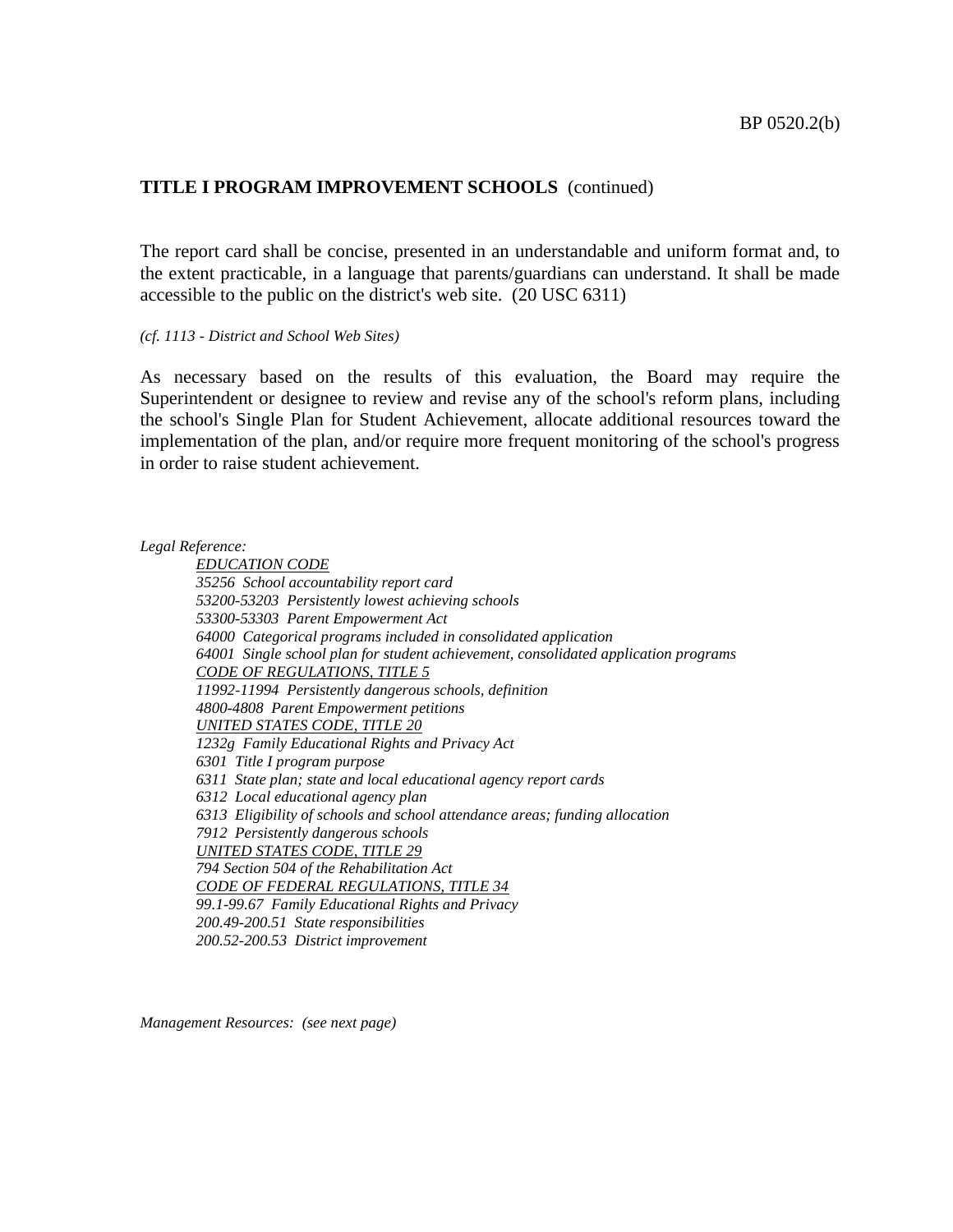#### BP 0520.2(c)

### **TITLE I PROGRAM IMPROVEMENT SCHOOLS** (continued)

#### *Management Resources:*

*CALIFORNIA DEPARTMENT OF EDUCATION PUBLICATIONS Every Student Succeeds Act 2016-17 School Year Transition Plan, April 2016 FEDERAL REGISTER Final Rule and Supplementary Information, October 29, 2008. Vol. 73, No. 210, pages 64436-64513 U.S. DEPARTMENT OF EDUCATION PUBLICATIONS Transitioning to the Every Student Succeeds Act (ESSA): Frequently Asked Questions, rev. May 4, 2016 WEB SITES CSBA: http://www.csba.org California Department of Education, Program Improvement: http://www.cde.ca.gov/ta/ac/ti/programimprov.asp*

*U.S. Department of Education: http://www.ed.gov*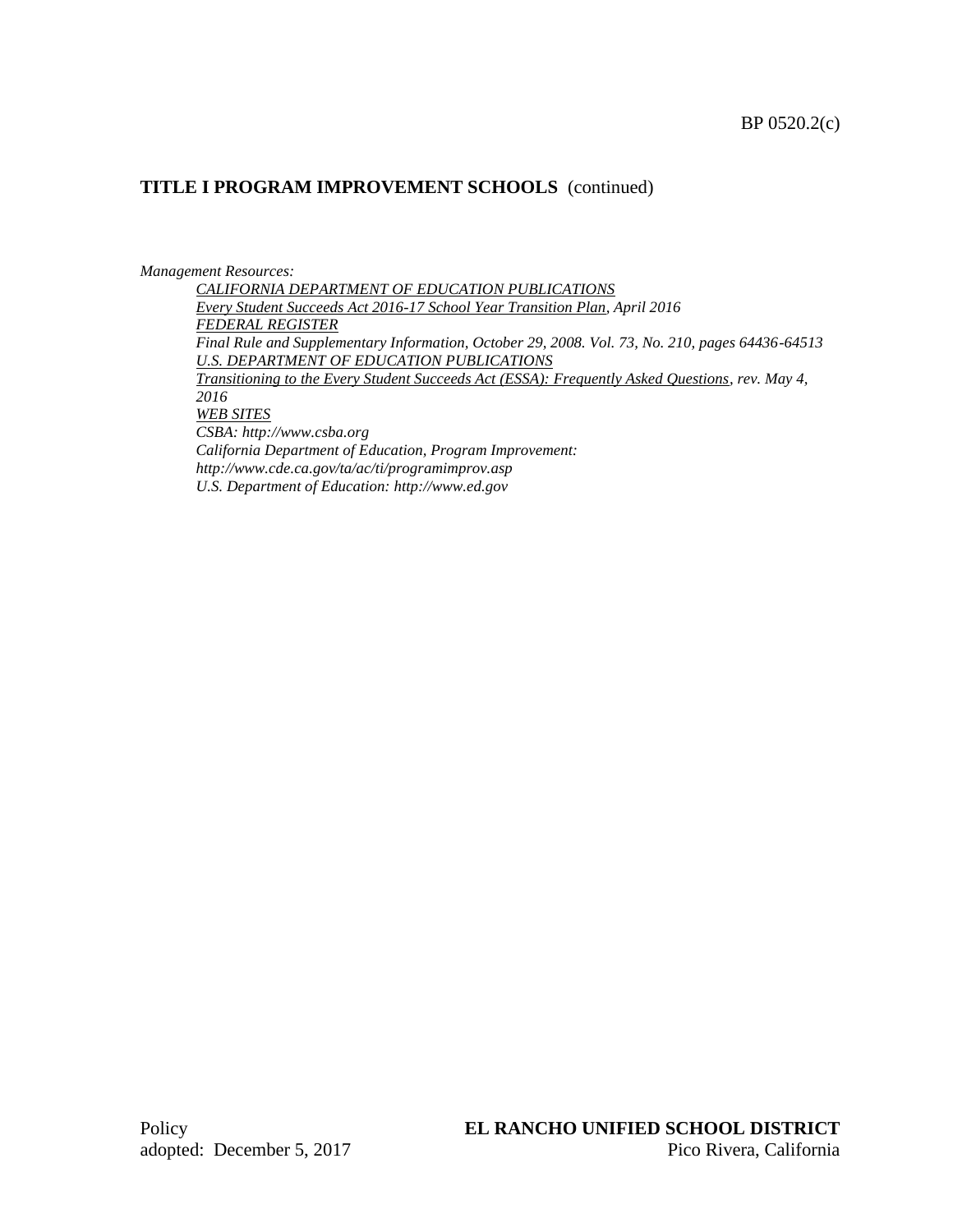# **TITLE I PROGRAM IMPROVEMENT SCHOOLS**

# **Year 1 Program Improvement**

For any district school in its first year of program improvement (PI), the Superintendent or designee shall implement a school improvement plan that was approved by the Governing Board.

#### *(cf. 6171 - Title I Programs)*

The Superintendent or designee shall ensure that the school receives technical assistance from the district, California Department of Education (CDE), an institution of higher education, a private organization, an educational service agency, or another entity with experience in helping schools improve academic achievement, including assistance in:

- 1. Analyzing data from state assessments and other examples of student work to identify and address problems in instruction and/or problems in implementing Title I requirements pertaining to parent involvement, professional development, or school and district responsibilities identified in the school plan
- 2. Identifying and implementing professional development, instructional strategies, and methods of instruction that are derived from scientifically based research and that have proven effective in addressing the specific instructional issues that caused the school to be identified for PI
- 3. Analyzing and revising the school's budget so that the school's resources are more effectively allocated to the activities most likely to increase student achievement and remove the school from PI status

*(cf. 3100 - Budget)*

# **Year 2 Program Improvement**

For any district school in its second year of PI, the Superintendent or designee shall continue to implement the school improvement plan and to provide for technical assistance in accordance with the section "Year 1 Program Improvement" above.

In addition, the Superintendent or designee shall arrange for the provision of alternative supports to eligible students from low-income families, as described below in the section "Alternative Supports."

# **Year 3 Program Improvement: Corrective Action**

After the second full school year after identification for PI, the Superintendent or designee shall continue to implement all elements of Year 1 and Year 2 PI specified above, as well as the corrective action(s) determined by the Board, which may include: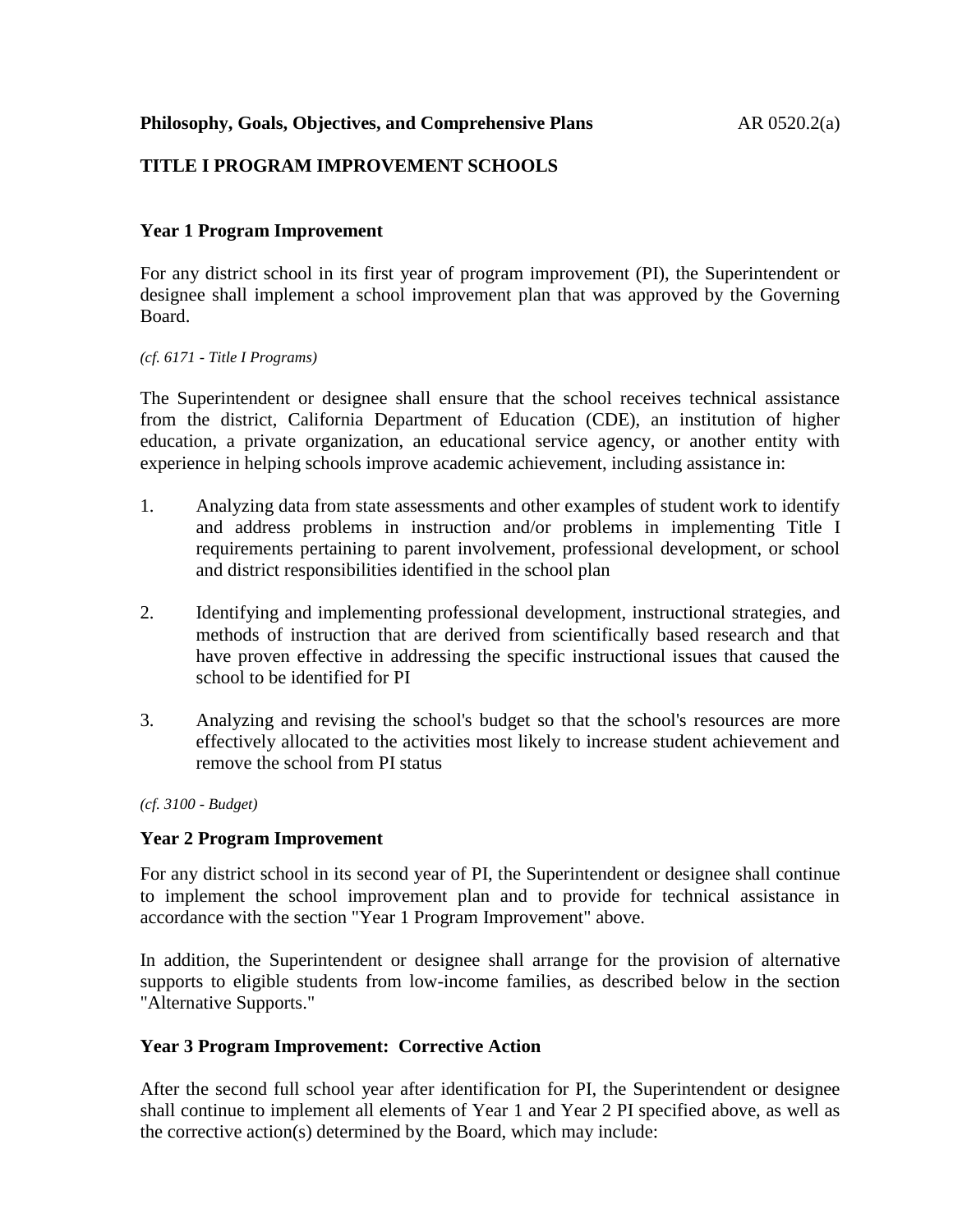### AR 0520.2(b)

### **TITLE I PROGRAM IMPROVEMENT SCHOOLS** (continued)

1. Replacing school staff relevant to the failure

*(cf. 4113 - Assignment) (cf. 4114 - Transfers) (cf. 4314 - Transfers)*

#### 2. Implementing a new curriculum and related professional development

*(cf. 4131 - Staff Development) (cf. 4231 - Staff Development) (cf. 4331 - Staff Development) (cf. 6141 - Curriculum Development and Evaluation)*

- 3. Significantly decreasing management authority at the school level
- 4. Appointing an outside expert to advise the school
- 5. Extending the school year or school day for the school

*(cf. 6111 - School Calendar) (cf. 6112 - School Day)*

6. Restructuring the internal organization of the school

### **Year 4 Program Improvement and Beyond: Restructuring**

For any school in Year 4 of PI or beyond, the Superintendent or designee shall continue to implement all elements of Year 1 and Year 2 PI specified above, as well as one of the following options for alternative governance and restructuring, as determined by the Board:

- 1. Reopening the school as a charter school
- 2. Replacing all or most of the school staff relevant to the failure
- 3. Entering into a contract with an entity with a demonstrated record of effectiveness to operate the school
- 4. Turning the operation of the school over to the CDE
- 5. Instituting any other major restructuring of the school's governance arrangements that makes fundamental reforms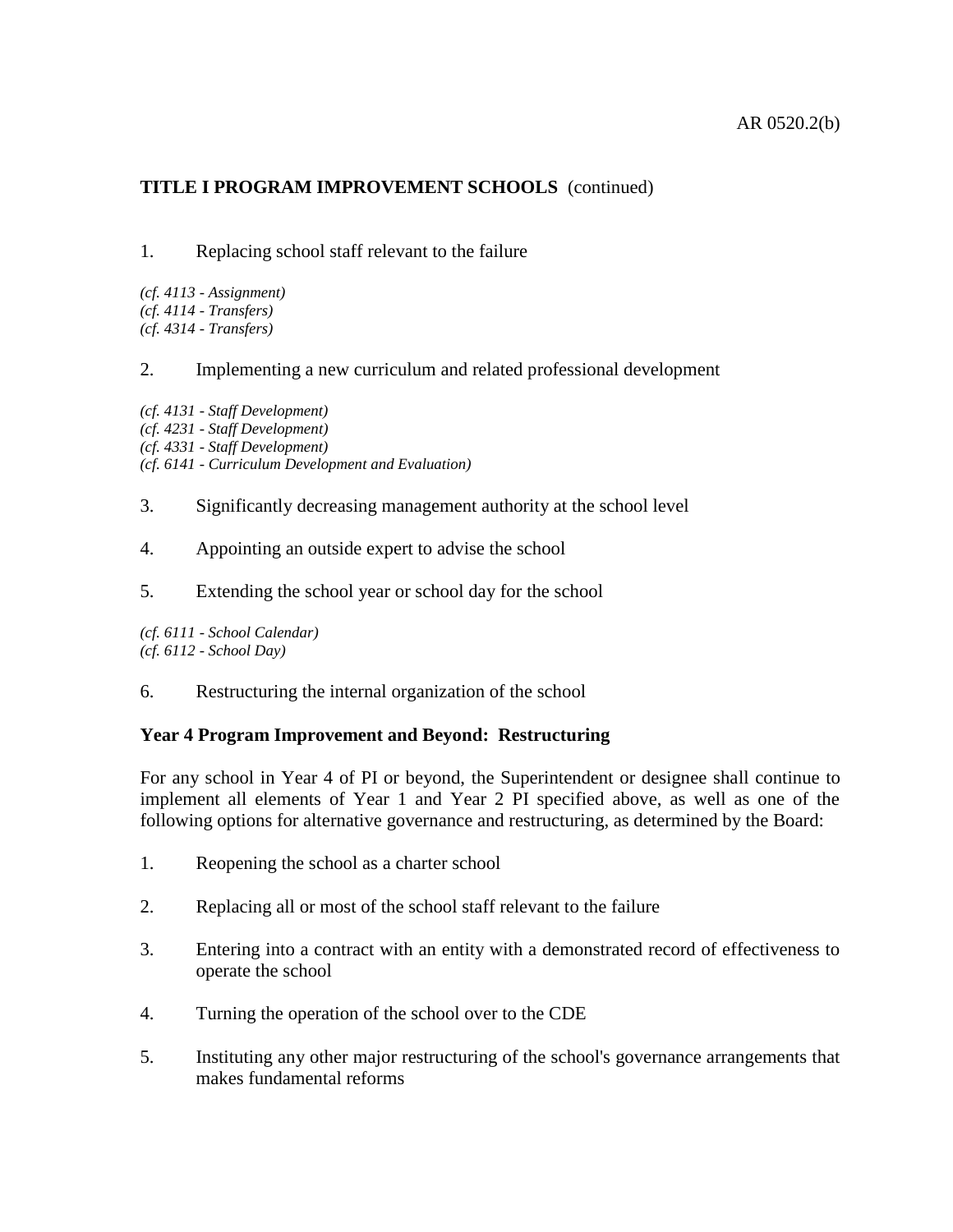# **TITLE I PROGRAM IMPROVEMENT SCHOOLS** (continued)

### **Alternative Supports**

In any school identified for Year 2 PI or beyond, eligible students from low-income families shall be offered district-selected alternative supports designed to improve their academic achievement. Alternative supports may include, but are not limited to, any of the following:

1. Academic support offered during school hours, before school, after school, during intercession, and/or during summer learning programs

*(cf. 5148.2 - Before/After School Programs) (cf. 6176 - Weekend/Saturday Classes)*

*(cf. 6177 - Summer Learning Programs)*

- *(cf. 6179 - Supplemental Instruction)*
- 2. Small group instruction and/or pull-out interventions offered during the regular school day
- 3. Interventions offered during After School Education and Safety or 21st Century Community Learning Center programs
- 4. High quality academic tutoring
- 5. Provision of supplemental materials that support alternative support services
- 6. Provision of a crisis, intervention, and/or academic counselor to meet with eligible students
- 7. Services and programs that remove barriers to promote academic achievement of eligible students

The types of alternative supports and the criteria used to identify eligible students may be included in the district's local control and accountability plan and shall be consistent and aligned with local priorities.

#### *(cf. 0460 - Local Control and Accountability Plan)*

If the district contracts with outside entities or community partners to provide alternative supports to eligible students, the Superintendent or designee shall ensure that no electronic device or other items of value are given, retained, or used as an incentive or achievement award and that funds are expended only on direct services to eligible students.